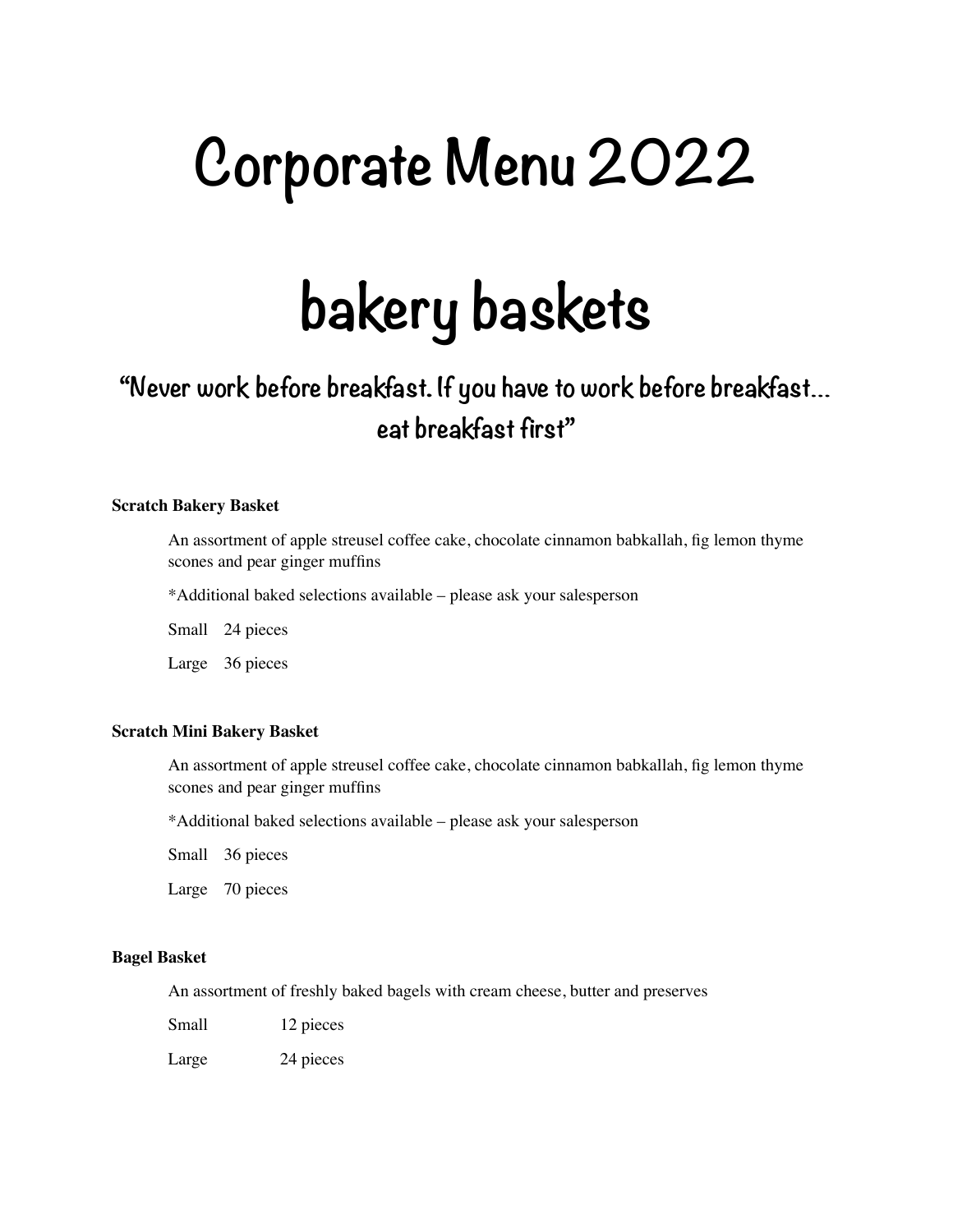#### **Fresh Sliced Fruit Tray**

Including melon, grapes, pineapple, berries & seasonal fruits

| Small  | serves $8 - 10$  |
|--------|------------------|
| Medium | serves $11 - 15$ |
| Large  | serves $16 - 20$ |

#### **Fresh Chopped Fruit Bowl**

Including melon, grapes, pineapple, berries & seasonal fruits

| Small  | serves $8 - 10$  |
|--------|------------------|
| Medium | serves $11 - 15$ |
| Large  | serves $16 - 20$ |

# **Early Mornings**

### **"Never work before breakfast. If you have to work before breakfast… eat breakfast first"**

## **Eggy Things**

#### **American Breakfast**

Scrambled eggs, applewood smoked bacon or pork sausage patties, breakfast potatoes, buttermilk biscuits, butter & preserves

#### **Breakfast Potato Skins**

Scrambled egg, crumbled bacon, cheddar, fermented tomato

#### **Breakfast Sammies**

Scrambled egg, bacon, Havarti, fermented tomato, big English muffin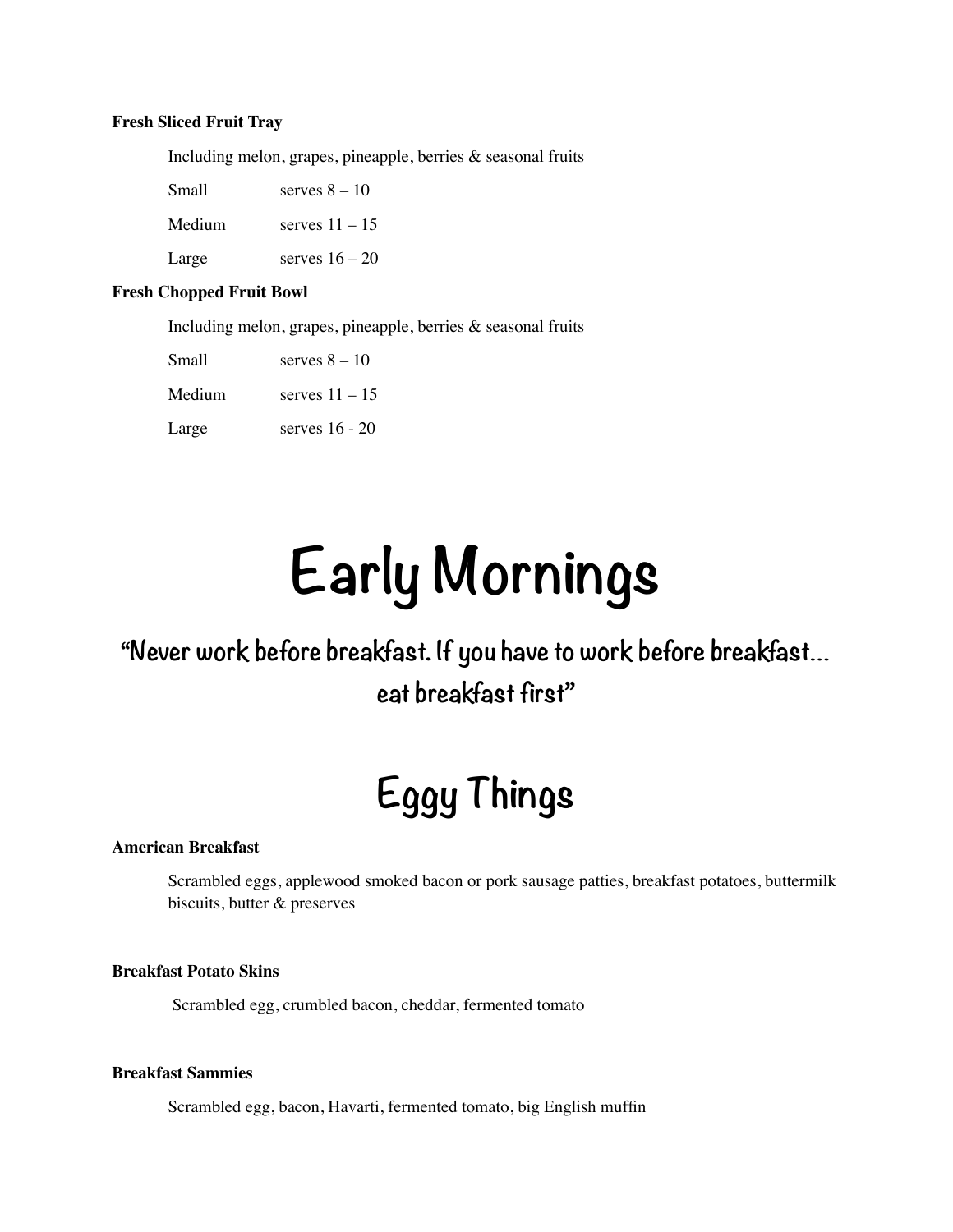Scrambled egg, sausage patty, Swiss, fermented tomato, big English muffin

Peppers & egg, parmesan, hoagie roll

Egg, chorizo, chihuahua burrito

Egg, grilled pepper, chihuahua burrito

#### **Deep Dish Quiche**

Classic French preparation with flaky pate brisee

Lorraine with bacon and swiss

Cheddar broccoli

Mushroom swiss

#### **Egg Pie**

English breakfast pie with hot water top and bottom crust

Bacon, egg & cheddar pie

Spinach, potato, egg & feta pie

#### **Sweet Things**

Orange berry French toast casserole

#### Nutella banana crepe

#### **Healthy Things**

Acai Bowl

Acai, fresh berries, banana, coconut, granola

#### Overnight Oats

Steel cut oats, almond milk, raw sugar

Apple cinnamon pecan

Cherry almond

#### Chia Pots

Chia seeds, almond milk, honey powder

Peanut butter, sour grape jam

Mixed berry, coconut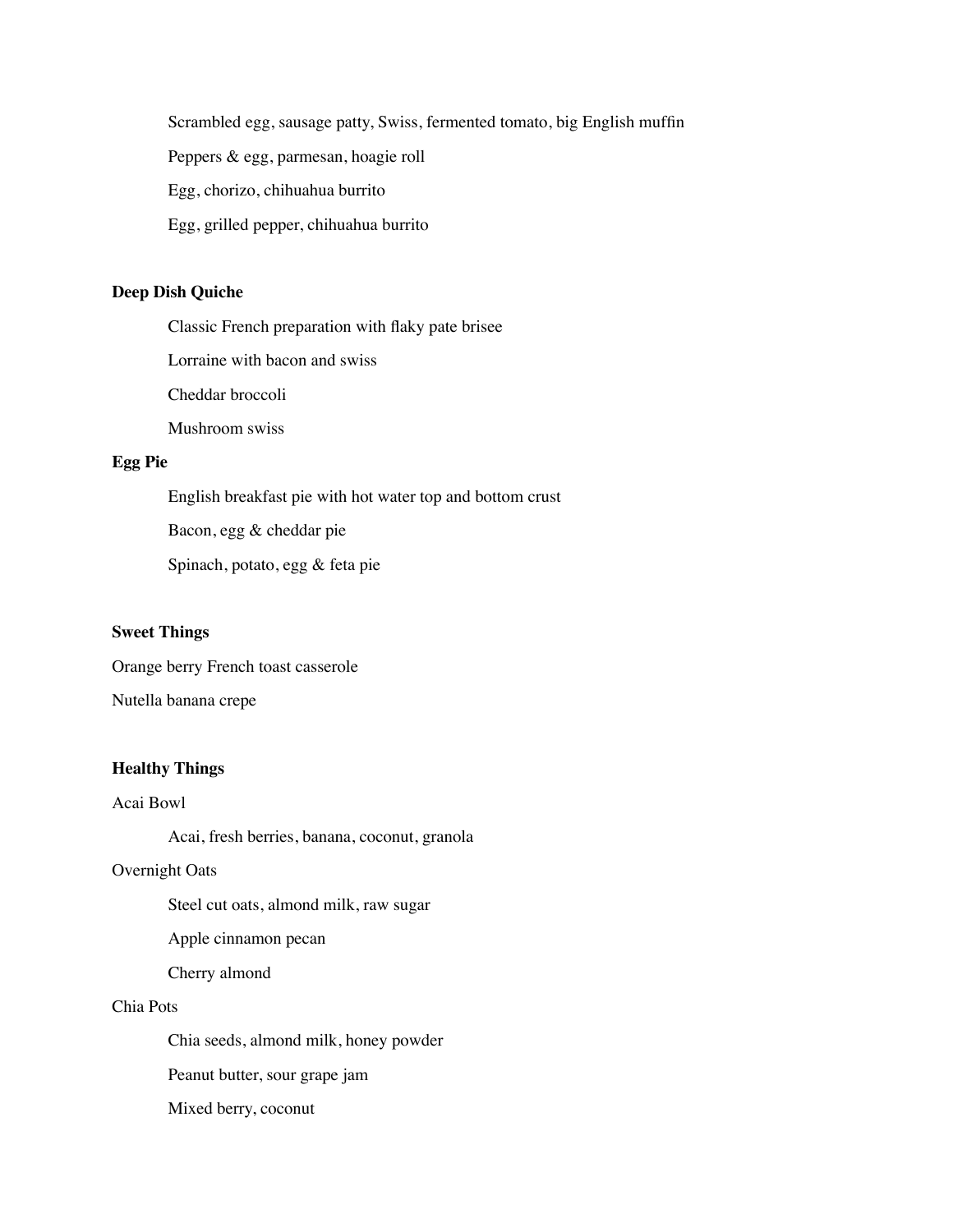#### Avo Toast

Whole grain toast & smashed avocado topped with:

Chopped hard boiled egg & smoked salmon

Grape tomato, red onion & basil

Yogurt Parfait

Cup Waffle cone Honey vanilla yogurt, fresh fruit, house granola

## **Sandwiches & Deli**

### **"You can't make a half sandwich. If it's not half of a whole sandwich, it's just a small sandwich"**

#### **Lunch Boxes**

each individual lunch box comes with a sandwich, chips, fresh fruit and freshly baked cookie.

#### **Sandwich Basket**

Comes with chips and choice of mixed greens or Caesar salad

All sandwiches are prepared with lettuce and tomato unless otherwise specified

| small   | 16 half sandwiches (choice of 3 types) |
|---------|----------------------------------------|
| medium  | 24 half sandwiches (choice of 3 types) |
| large   | 32 half sandwiches (choice of 5 types) |
| x large | 40 half sandwiches (choice of 5 types) |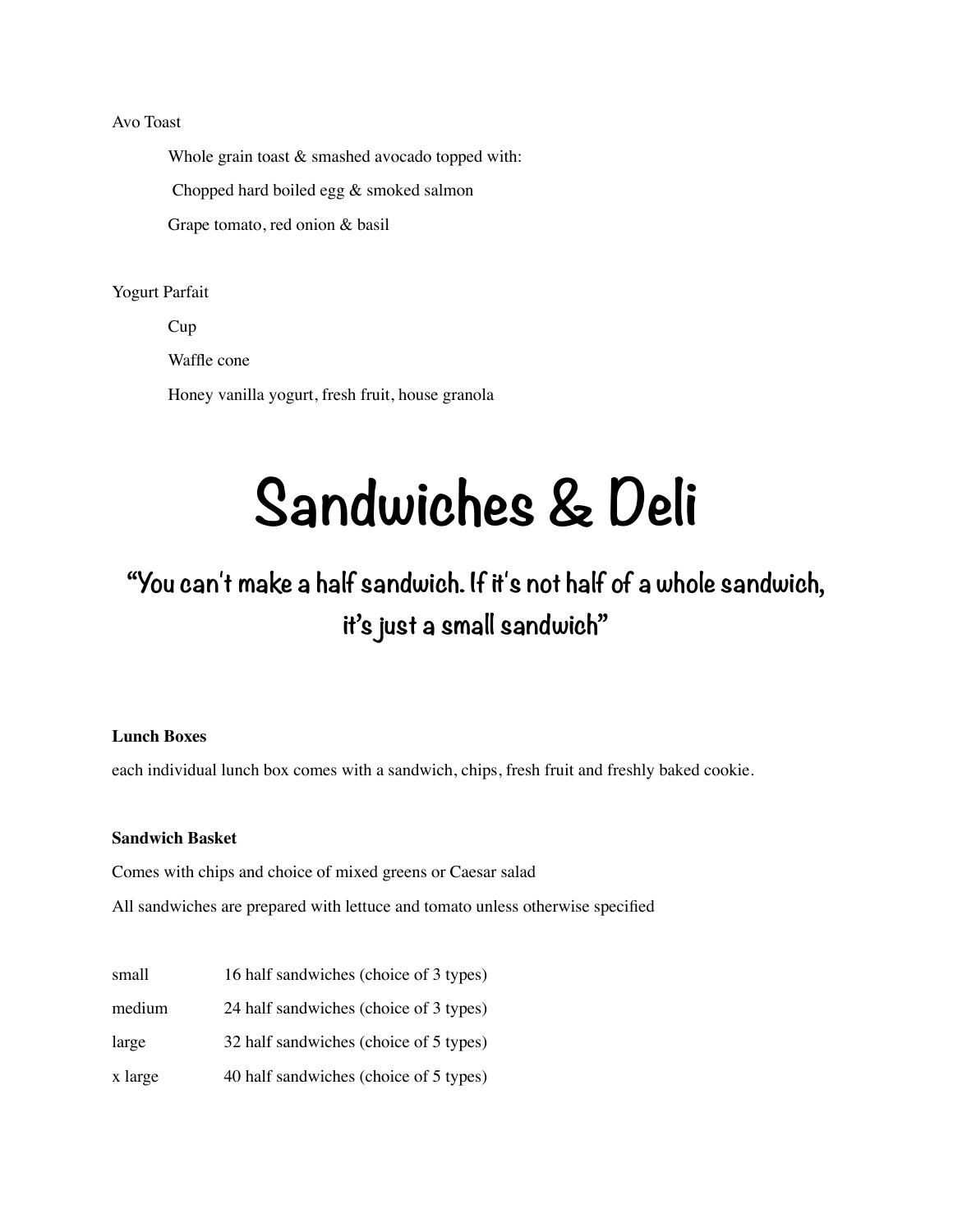#### **Sandwich Selection**

Roast turkey, Swiss & mayo on cracked wheat Ham, pimento cheese & mayo on sourdough Roast beef, cheddar & garlic aioli on dark rye Italian: salami, pepperoni, provolone, olive salad, Caesar dressing on focaccia Roasted portobello & balsamic ricotta on focaccia Classic chicken salad on sourdough Classic tuna salad on dark rye Chicken Banh Mi: cucumber, pickled radish & carrot, jalapeno, cilantro, mayo on baguette Pesto chicken: fresh mozzarella, roasted red pepper, greens, garlic aioli on baguette Caprese: fresh mozzarella, tomato, basil leaves, olive oil, balsamic syrup on baguette Artichoke, olive tapenade & vegan mayo on baguette (V)

# **Salads & Boxes**

**"Some days you eat salads & go to the gym, some days you eat cupcakes & refuse to put on pants. It's called balance."** 

**Each individual salad box comes in a clear hinged compartmented box with a truffle brownie and fresh fruit**

Grilled Chicken Caesar

herb marinated grilled chicken breast with our kicky caesar dressing, house croutons, charred grape tomatoes and parmesan

Chopped Cobb

romaine, baby spinach, applewood smoked bacon, tomato, hard boiled egg, blue cheese, house croutons, maple balsamic vinaigrette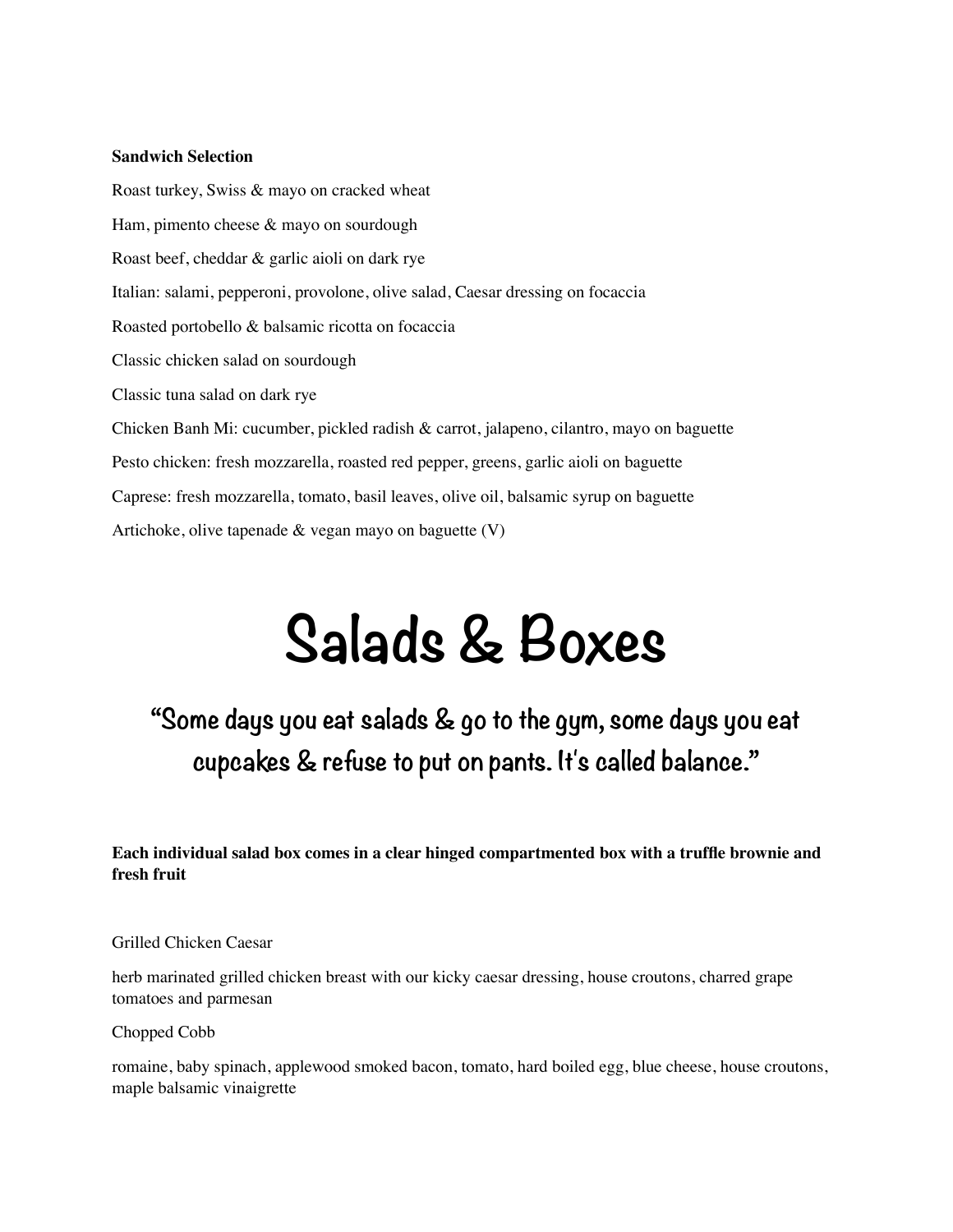#### Asian Chicken Salad

mixed greens, pear, jicama, red bell pepper, cucumber, miso tahini dressing

#### Mediterranean Salad

farro, fried cauliflower, prosciutto, baby arugula, EVO, citrus

#### Tuna Nicoise

ahi tuna, greens, tomato, kalamatas, sliced potato & egg, anchovy vinaigrette

Avocado Half

filled with:

Classic chicken salad Classic tuna salad Tarragon shrimp salad

#### **Side Salads**

Classic Caesar (v)

our kicky caesar dressing, house croutons, charred grape tomatoes and parmesan

Mixed Greens (v)

field greens, tomatoes, carrots, cucumbers, house croutons, maple balsamic vinaigrette

Fresh Fruit Salad (gf/v)

may include melon, pineapple, berries, grapes, apples, pears with mint syrup

Corn & Jicama Salad (gf/v)

corn, black beans, crunchy jicama, bell pepper, red onion, cumin lime vinaigrette

Watermelon Feta Salad (seasonal)

with fresh mint

Greek Orzo Salad

crumbled feta, tomato, cucumber, preserved lemon vinaigrette

Classic Potato Salad

chopped egg, onion, celery, Dijon mayonnaise

Dill Macaroni Salad

sliced grape tomatoes, red onion, celery, dill dressing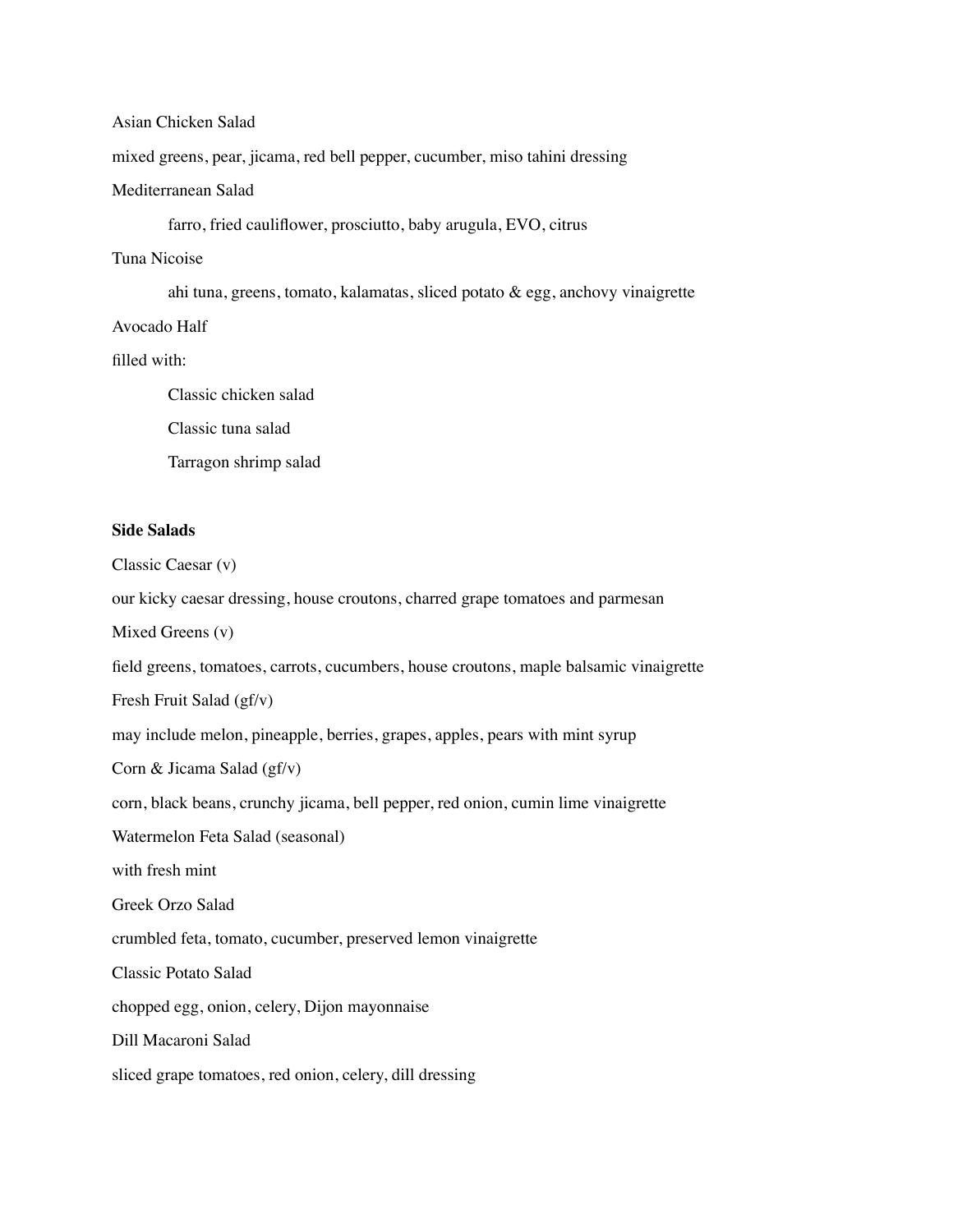# **Build a Bar & Bowls**

### **"Only the pure in heart can make good soup"**

### **Build Your Own**

#### **Taco Bar**

ancho chili ground beef and chipotle ground turkey served with soft flour & corn tortillas, chihuahua cheese, sour cream, diced tomato, diced onion, pickled jalapeno, salsa roja and salsa verde served with cumin black bean salad and mexican rice

#### **Fajita Bar**

choice of spice rubbed chicken or beef, sautéed bell peppers and onions, soft flour & corn tortillas, chihuahua cheese, sour cream, diced tomato, diced onion, pickled jalapeno, salsa roja and salsa verde served with cumin black bean salad and mexican rice

#### **Baked Potato Bar (gf)**

salt rubbed baked spuds served with butter, sour cream, shredded cheddar, classic chili, ratatouille and bacon bits. comes with mixed green salad and freshly baked bread and butter.

#### **Bibimbap Bowls**

choice of garlic soy sirloin or sweet chili chicken served with jasmine rice, pickled cucumber, sautéed carrot, kimchee, sliced egg and gochujang sauce

#### **Grain Bowls**

choice of roasted chicken or flaked salmon served with mixed grains (millet, barley & quinoa), raw carrot & zucchini, shaved radish, garlic sautéed spinach, crispy chick peas, tahini soy dressing

### **Soups**

#### **Soups served with daily baked sourdough baguettes 10 twelve oz servings**

italian minestrone (gf)

spicy black bean (gf/v)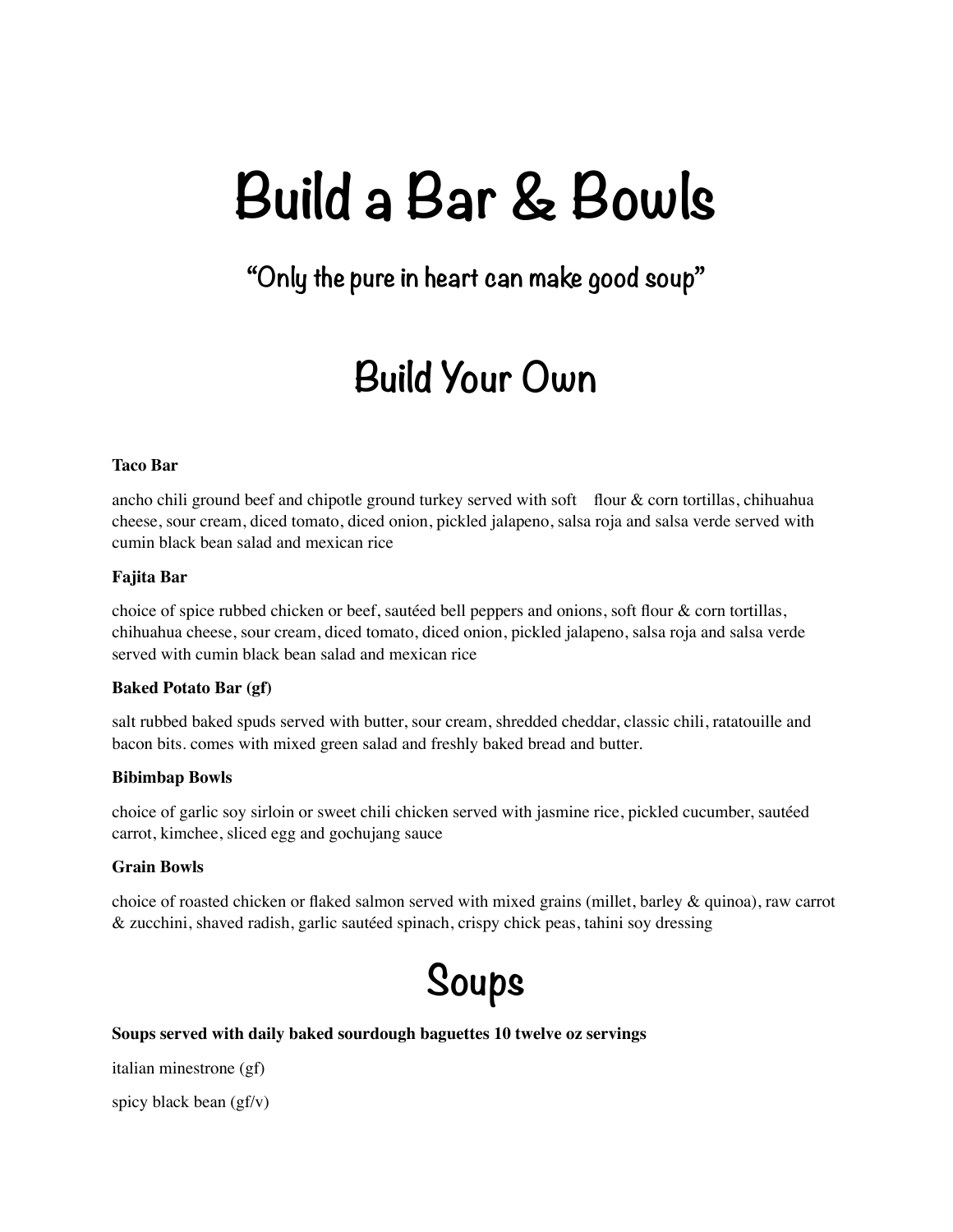carrot cumin (gf) chicken posole (gf/v) broccoli cheddar

### **Chilis**

#### **Chilis served with sour cream, shredded cheddar and daily baked baguettes 10 twelve oz servings**

Classic Chili ground beef, kidney beans, onion, jalapeno

Turkey Black Bean ground turkey, black beans, bell pepper, onion

Vegetarian (gf/v) kidney beans, black beans, jalapenos, tomato, zucchini, onion

# **Hot Entrees**

### **"I just ordered a chicken and an egg off the internet, to see which one comes first..."**

**Chicken Meals** 

#### **choice of 1 hot side and 1 side salad, daily baked rolls and butter**

Chicken Parmigiana

breaded chicken breast, house marinara, fresh mozzarella, parmesan

Balsamic Mushroom Chicken (gf)

a favorite from our Food Network series – chicken breast braised with mushrooms, tomato and balsamic

Cornflake Fried Chicken Thighs voted top 8 fried chicken in chicago!

served with sage country gravy

Miso Grilled Chicken Thighs

served with scallion ssamjang sauce

Chicken Schnitzel

pounded & breaded chicken breast with charred onion gravy & lemon wedges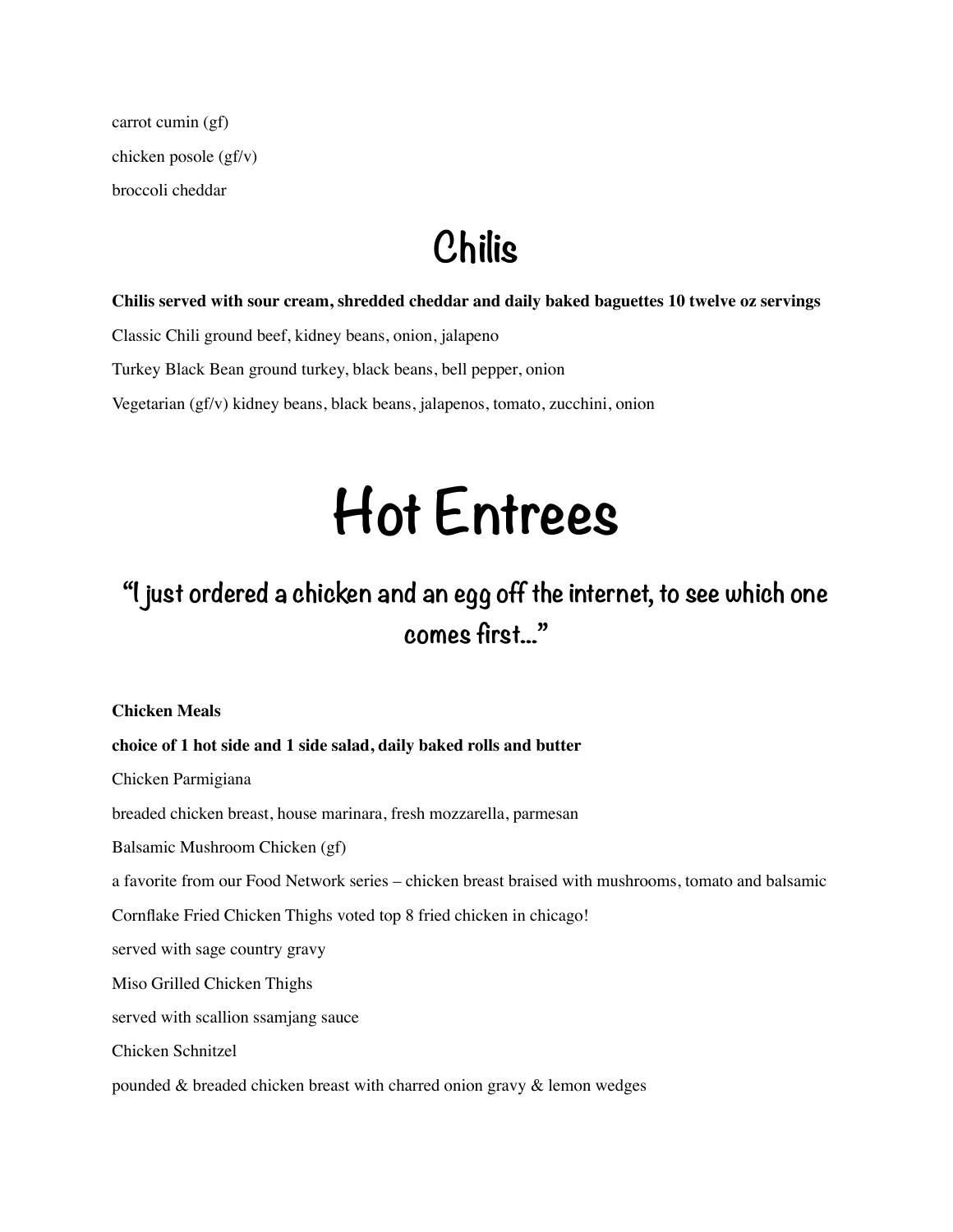#### **Beef & Pork Meals**

#### **choice of 1 hot side and 1 side salad, daily baked rolls and butter**

Sliced Sirloin (gf) garlic and herb grilled sirloin with mushroom bordelaise sauce Pepper Steak sirloin strips, bell peppers, onions, pepper sauce Bacon BBQ Meatloaf our signature bacon studded meatloaf with house maple bourbon BBQ sauce Cilantro Garlic Ribs boneless country style pork ribs Root Beer BBQ Pulled Pork slow braised in out house bbq sauce – perfect for mini sandwiches

#### **Fish Meals**

#### **choice of 1 hot side and 1 side salad, daily baked rolls and butter**

Pesto Salmon (gf) seared salmon topped with basil pesto and charred grape tomatoes Asian Tilapia seared with scallion ssamjang sauce Blackened Tilapia with house remoulade Crawfish Etoufee shelled crawfish, sautéed vegetables, lobster sauce

#### **Vegetarian Meals**

#### **choice of 1 hot side and 1 side salad, daily baked rolls and butter**

Stuffed Bell Peppers

wild rice, house marinara

Toasted Farro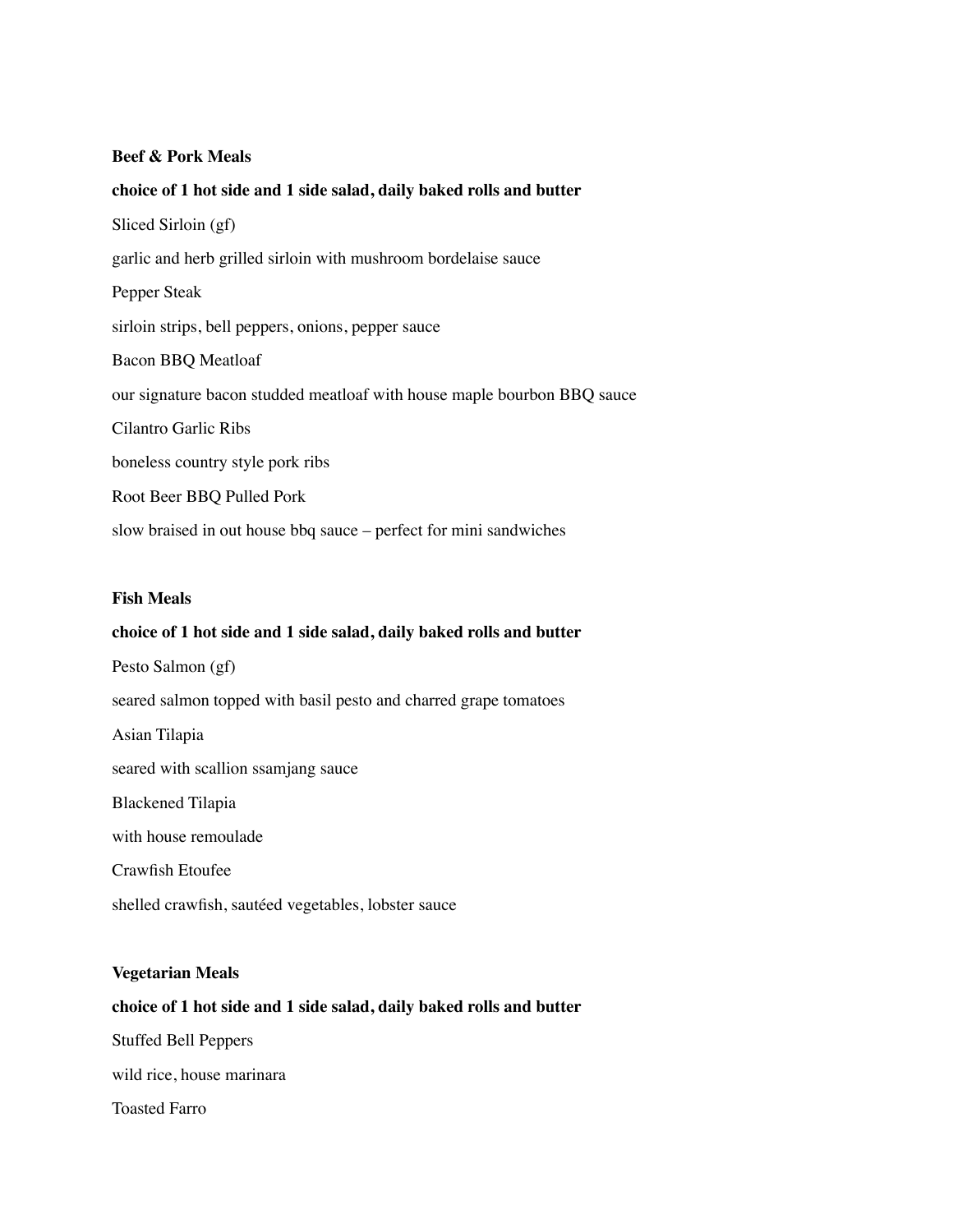butter-braised leeks, radishes, mushrooms, wilted greens

#### **Pasta and Lasagna**

#### **served with daily baked rolls and butter**

Baked Ziti house marinara, fresh mozzarella and ricotta, shredded parmesan

Orrechiette Alfredo

seasonal vegetables, garlic parmesan cream sauce

Penne Alla Vodka

sautéed spinach, sun dried tomato vodka cream sauce

Traditional Lasagna

sweet Italian sausage, seasoned ground beef, ricotta, mozzarella & parmesan, house marinara

half pan serves 9 full pan serves 18

Vegetable Polenta Lasagna

gluten free polenta, sautéed spinach and portobellos, seasoned ricotta, house marinara, parmesan half pan serves 9 full pan serves 18

#### **Hot Sides** ala carte

Buttermilk Mashed Redskins (gf)

Garlic Roasted Potato Wedges (gf)

Wild Rice Pilaf (gf)

Steamed Market Vegetables (gf/v) with olive oil drizzle

Ziti with Marinara and grated parmesan

#### **Side Salads** ala carte

Classic Caesar our kicky caesar dressing, croutons, charred tomatoes, parmesan Mixed Green Salad field greens, tomatoes, carrots, cucumbers, house croutons, maple balsamic vinaigrette Grilled Vegetable Salad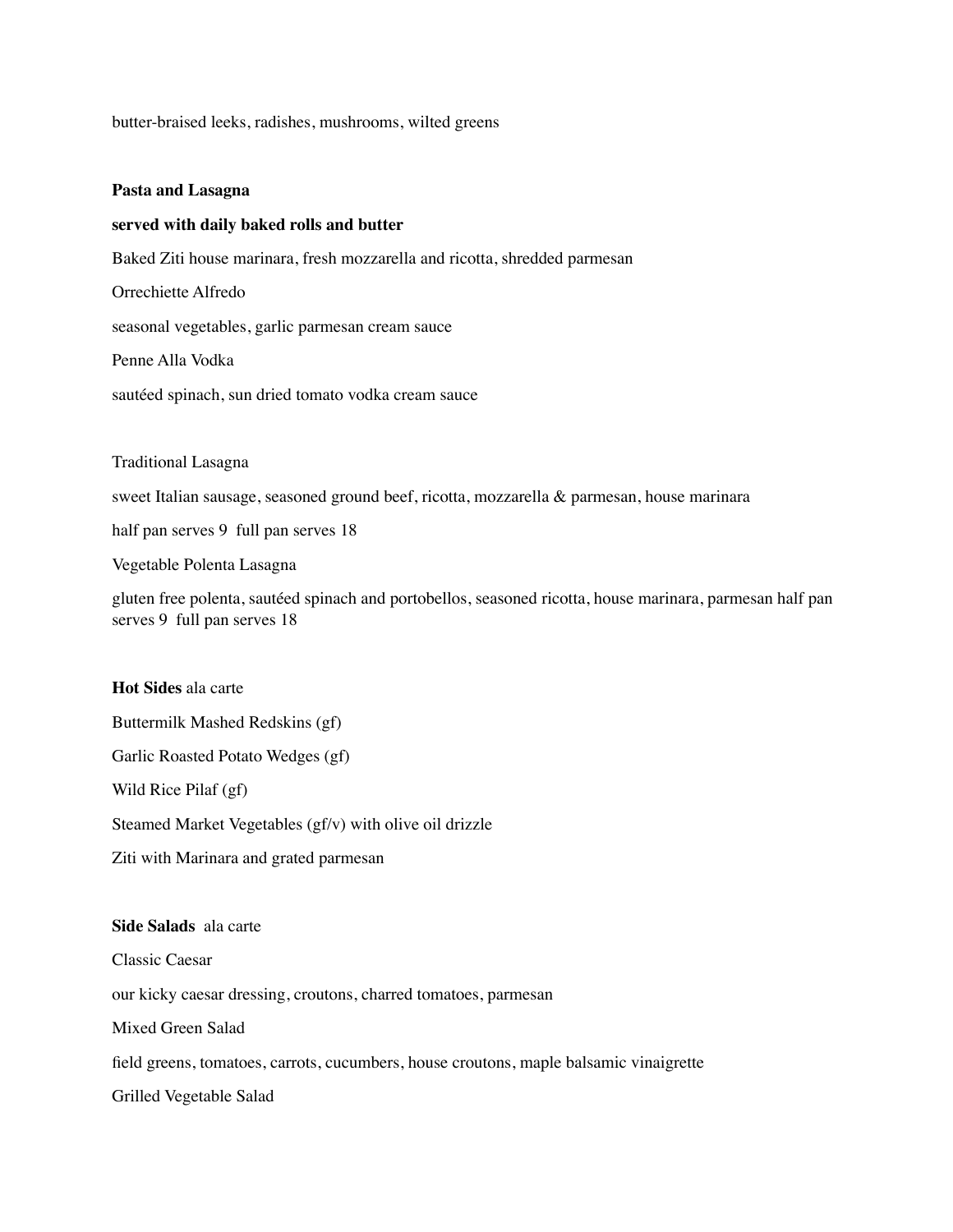chopped grilled carrots, eggplant, zucchini, onion, balsamic vinaigrette Fresh Fruit Salad

changes seasonally by market

## **Sweets & Drinks**

### **"You can't buy happiness...but you can buy cupcakes and that's kind of the same thing"**

Hearty Boys Signature Brownies

may include our popular truffle, caramel pecan, cheesecake, s'mores

Homebaked Bars

may include lemon, raspberry linzer, apricot, coconut, carrot cake

Trayed Assortment of Bite Sized Brownies and Bars

selection changes based solely on chef's whim

Assorted Homestyle Cookies

may include chocolate chunk, oatmeal raisin, sugar, white macadamia

Cupcakes

 may include devil's food, carrot cake, red velvet, mocha, vanilla bean (Mini and full sized available)

Hot Beverages serves 10

Coffee Box regular or decaf creamers, sweeteners, stirrers and disposable cups

Tea Box assorted selection creamers, lemons, sweeteners, stirrers and disposable cups

Cold Beverages